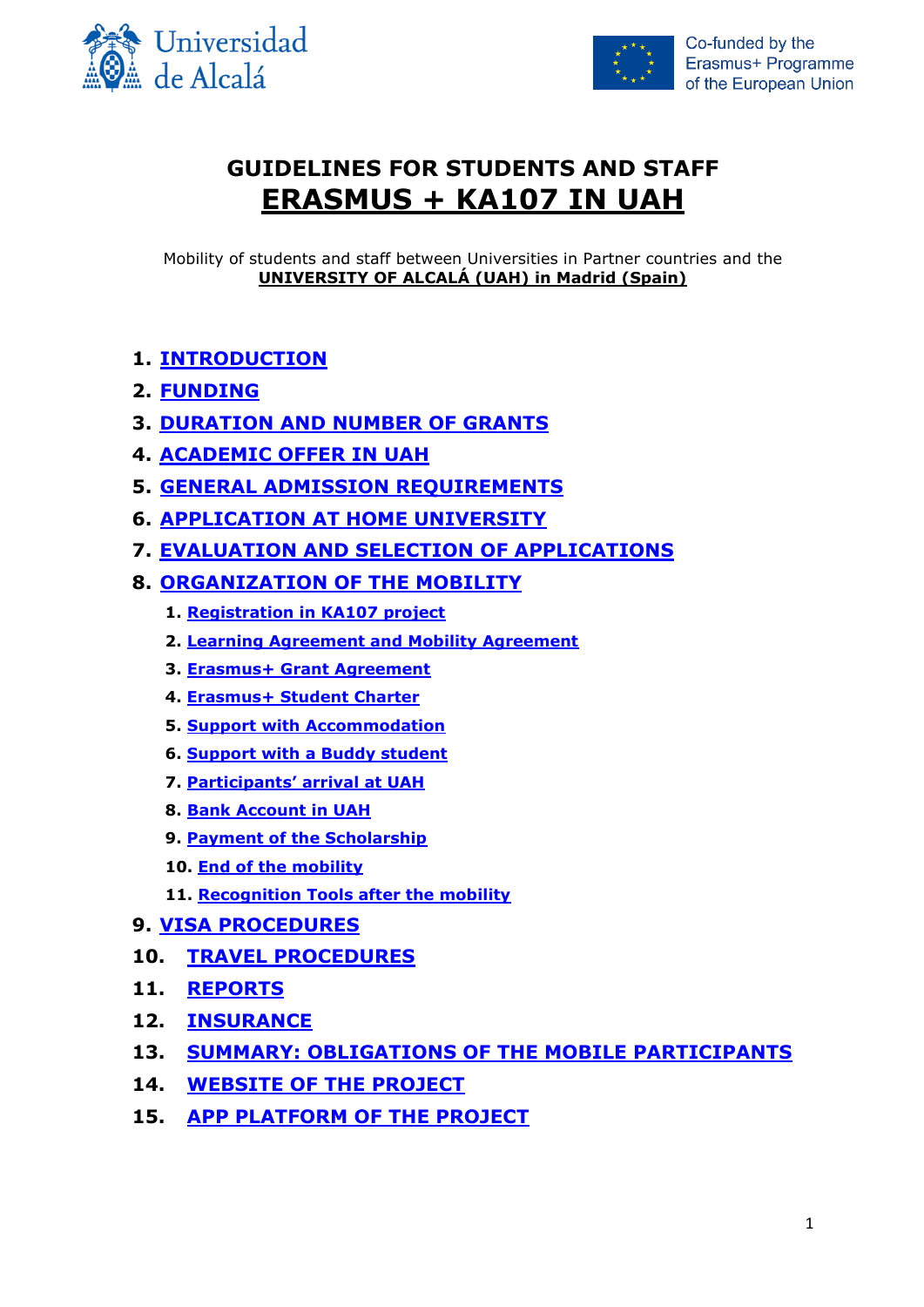



# <span id="page-1-0"></span>**1. INTRODUCTION**

The **Erasmus+ Programme** is an initiative launched by the European Commission to fund mobilities among EU countries, and also between Programme Countries (EU countries) and Partner Countries (countries from the rest of the world). It was launched for the period 2014-2020 and every year a new call for proposals will be open with the aim to promote socio-economic changes, to solve key challenges that Europe will be facing until the end of the decade and to support the implementation of the Europe 2020 strategy for growth, jobs, social equity and inclusion.

Although the Erasmus program was initially addressed only to Programme Countries (EU), in 2015 for the first time, part of the EU funding is supporting mobility actions between Programme Countries and Partner Countries. To this respect, the Erasmus+ programme enhances the opportunities for cooperation and mobility with Partner Countries, notably in the fields of higher education and youth.

This call for applications is launched in the framework of ERASMUS+ Key Action 1 (KA107) mobility projects in the field of Education, Training and Youth between Program and Partner Countries.

This Erasmus+ KA107 project between the University of Alcalá (UAH) and its partner universities offers to **students (undergraduate, Master and PhD) and staff (teachers and administrative)** the chance to spend a study period or a teaching/training period at the host university.

Mobility students and staff will receive a **grant as a contribution to their costs for monthly subsistence during the period of study** and **an amount to support them in covering their travel costs.** Mobility students can attend courses and use all the facilities available at the host university with no additional tuition fees (with the exception of any minor fees also applicable to local students). All learning activities approved in the document "Learning Agreement" and completed successfully in the host university will be fully recognized at the home university.

**The home Universities will be in charge of selecting students/staff and sending them to UAH** (including preparation, monitoring and final recognition related to the mobility period) and of announcing this call through their own web page and other publicity means.

Applicants are kindly requested to carefully read all the information contained in this document before proceeding to fulfill and submit their application forms, and also to read all the important information found in the website of UAH-KA107 project: **[www3.uah.es/ka107](http://www3.uah.es/ka107.pdf)**. In this website, please select the correct Academic Year of your mobility.

## <span id="page-1-1"></span>**2. FUNDING**

The grants offered to students and staff in the Erasmus+ Mobility between Programme and Partner Countries do not cover all the expenses, but are a contribution to bearing the additional cost of the stay abroad.

The grants include:

 A European Union **contribution for subsistence**: An amount established according to the European country of destination and the actual number of days spent abroad. For Spain the mobility contribution is: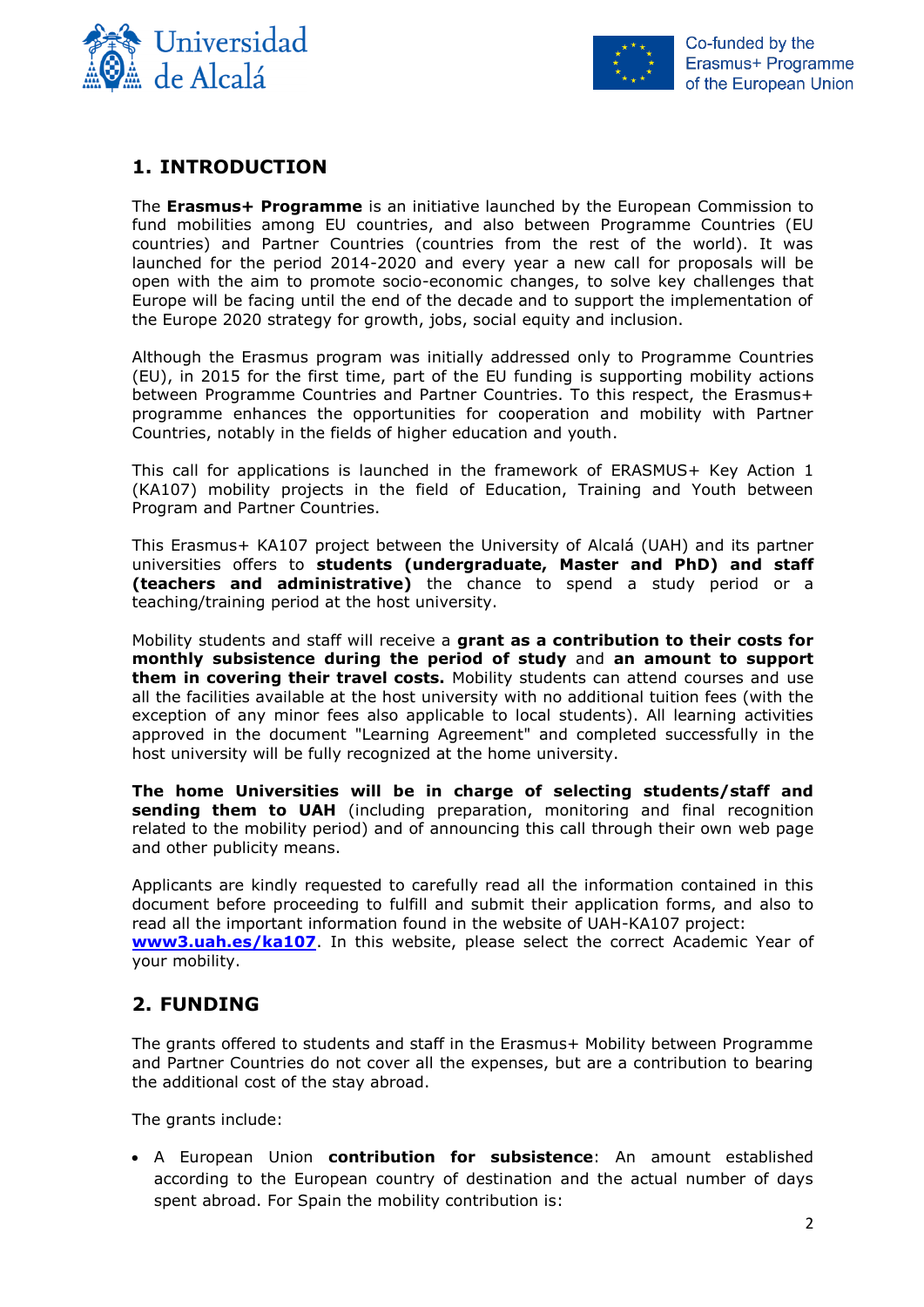



- **\* 850 € per month** (during **5 months** = **4250 €**) for incoming students to UAH.
- **\* 700 € per month** (during **5 months** = **3500 €**) for outgoing students from UAH.
- **\* 160 € per day** (during **7 days** = **1120 €**) for incoming staff to UAH.
- **\* 180 € per day** (during **7 days** = **1260 €**) for outgoing staff from UAH.
- An additional amount to cover **travel expenses**. The amount is calculated according to the distance band between both universities appearing below:

| <b>Distance</b>           | <b>Euros</b>    | <b>Countries</b>              |
|---------------------------|-----------------|-------------------------------|
| Between 500 and 1999 KM:  | <b>275 EUR</b>  | Serbia, Morocco               |
| Between 2000 and 2999 KM: | <b>360 EUR</b>  | <b>Belarus</b>                |
| Between 3000 and 3999 KM: | <b>530 EUR</b>  | Russia, Georgia, Ivory Coast, |
|                           |                 | Israel                        |
| Between 4000 and 7999 KM: | <b>820 EUR</b>  | Armenia, Azerbaijan, Canada   |
| 8000 KM or more:          | <b>1500 EUR</b> | China, South Africa           |

The distance will be calculated as follows: Distance between the city of the home University and Alcalá de Henares city (Spain).

- An additional amount of **100 €** for incoming students who enroll in our Spanish Language course in [Alcalingua](http://www.alcalingua.com/en) (2 months, 40 hours, 6 ECTS, 200  $\epsilon$  cost) but only if the Spanish level of the student was improved during the course (there will be an initial test and a final evaluation).
- An additional amount for students (not for staff) who buy their Insurance in the Spanish companies **[ONCAMPUS](http://www.oncampus.es/en/)** (for Incoming and Outgoing students), [ARAG](https://www.uah.es/es/conoce-la-uah/organizacion-y-gobierno/servicios-universitarios/coordinacion-de-servicios-generales/#seguros-universitarios) (only Outgoing students) or [ASISA](https://www.fgua.es/seguros/) (only Incoming students):
	- \* Year 2019/20: **99 €** for incoming and outgoing students.
	- \* Year 2020/21: **50 €** for outgoing students and **150 €** for incoming students.

The University of Alcalá, as EU coordinating organization, will be in charge of the payment of the grants to the incoming and outgoing participants once they have started their mobility and have signed the **Arrival Certificate** and the **Grant Agreement**.

### <span id="page-2-0"></span>**3. DURATION AND NUMBER OF GRANTS**

For students, the standard mobility will be **5 months**. Students can choose which semester they prefer for the mobility. Exceptionally, if one student of  $1<sup>st</sup>$  semester wishes to extend the mobility period to the  $2^{nd}$  semester in the host university, it can be acceptable but normally without extra funding. Only if there are unused funds for that country, extra funding can be given to the student (ask about it before applying). The student will have to re-arrange the Learning Agreement with both home and host coordinators and then send to UAH an "[Extension of Mobility Period Application](http://www3.uah.es/ka107/Forms/Extension-Mobility-Period.doc)".

For incoming students coming to UAH, mobilities should start in the first semester or second semester of the academic year according to the Academic Calendar in UAH:

Undergraduate courses will start in the second week of September (for 1st semester) or last week of January (for 2nd semester).

Master courses will start in last week of September (for 1st semester) or first week of February (for 2nd semester).

For Doctorate students, it is acceptable any period of 3 to 5 months during the academic year, excluding holiday periods.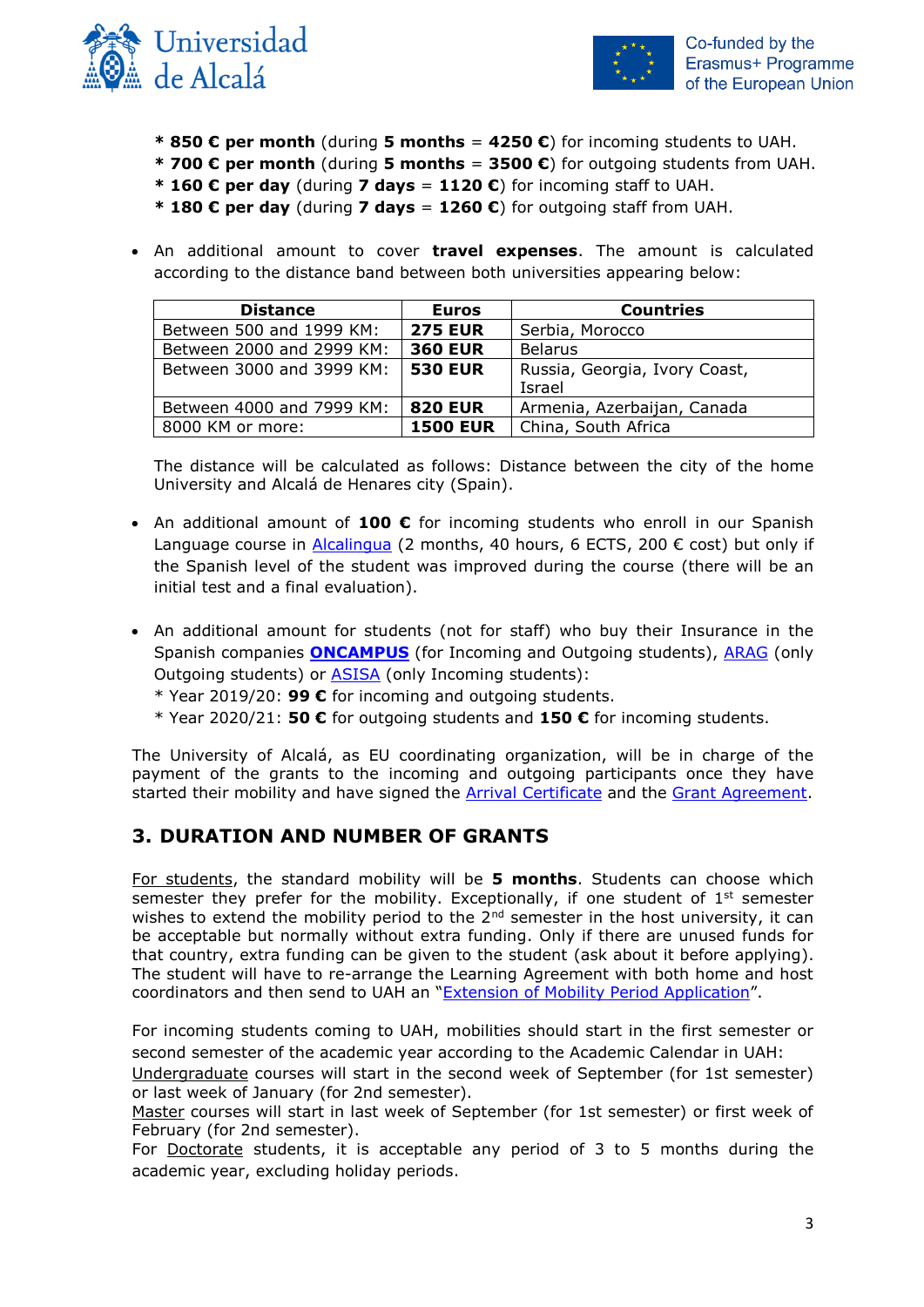



For staff, the mobility will be always of **5 working days** and **2 days for travelling**. Staff mobility can start at any moment during the project life (except in holiday periods) and must finish before the end of this project  $(31<sup>st</sup>$  July 2020). Normally they will be one week long, from Monday to Friday, with previous Sunday and next Saturday for travelling. Regarding mobilities for Training (not for Teaching) and for Incoming staff coming to UAH, it is highly recommended to undertake them during our International Staff Week organized in April every year.

The number of mobilities that will be accepted under this project for each partner university is published in the [website of the KA107 project,](http://www3.uah.es/ka107) in the menu SCHOLARSHIPS, firstly selecting the correct Academic Year.

# <span id="page-3-0"></span>**4. ACADEMIC OFFER IN UAH**

Students coming to UAH can apply for a grant to make a mobility period of study at the University of Alcalá in any of the following **fields of study in UAH**:

| Architecture<br>Construction<br>Biology<br><b>Environmental Sciences</b><br><b>Sport Sciences</b><br><b>Audiovisual Communications</b><br>Law<br><b>Forensic Sciences</b><br>Business Administration and<br>$\bullet$<br>Management<br>Economics<br>Accounting and Finances<br>Tourism<br>Education | Pharmacy<br>• Chemistry<br><b>Humanities</b><br>$\bullet$<br>History<br>$\bullet$<br>Modern Languages<br>$\bullet$<br>Translation<br>Medicine<br>$\bullet$<br>Physiotherapy<br>$\bullet$<br><b>Nursing</b><br>$\bullet$<br>• Telecommunications<br>Electronics<br>$\bullet$<br>Telematics<br>$\bullet$<br>Industrial Engineering<br>$\bullet$<br><b>Computer Science</b> |
|-----------------------------------------------------------------------------------------------------------------------------------------------------------------------------------------------------------------------------------------------------------------------------------------------------|--------------------------------------------------------------------------------------------------------------------------------------------------------------------------------------------------------------------------------------------------------------------------------------------------------------------------------------------------------------------------|
|-----------------------------------------------------------------------------------------------------------------------------------------------------------------------------------------------------------------------------------------------------------------------------------------------------|--------------------------------------------------------------------------------------------------------------------------------------------------------------------------------------------------------------------------------------------------------------------------------------------------------------------------------------------------------------------------|

Only some of them offer **some courses taught in English language**:

| <b>Architecture</b><br><b>Biology</b><br>$\bullet$<br><b>Audiovisual Communications</b><br>$\bullet$<br>Law<br>$\bullet$<br><b>Business Administration and</b><br>$\bullet$<br><b>Management</b><br><b>Economics</b><br>$\bullet$<br><b>Accounting and Finances</b><br>$\bullet$<br>Tourism<br><b>Education</b><br>$\bullet$ | <b>Pharmacy</b><br><b>Humanities</b><br><b>Modern Languages</b><br><b>Telecommunications</b><br><b>Electronics</b><br><b>Telematics</b><br><b>Industrial Engineering</b><br><b>Computer Science</b> |
|------------------------------------------------------------------------------------------------------------------------------------------------------------------------------------------------------------------------------------------------------------------------------------------------------------------------------|-----------------------------------------------------------------------------------------------------------------------------------------------------------------------------------------------------|
|------------------------------------------------------------------------------------------------------------------------------------------------------------------------------------------------------------------------------------------------------------------------------------------------------------------------------|-----------------------------------------------------------------------------------------------------------------------------------------------------------------------------------------------------|

**The students who do not speak Spanish, should consult which is the offer of courses given in English language in their preferred study area, since the offer is limited.** This information is published in the [website of the KA107 project,](http://www3.uah.es/ka107) in the menu COURSES IN UAH.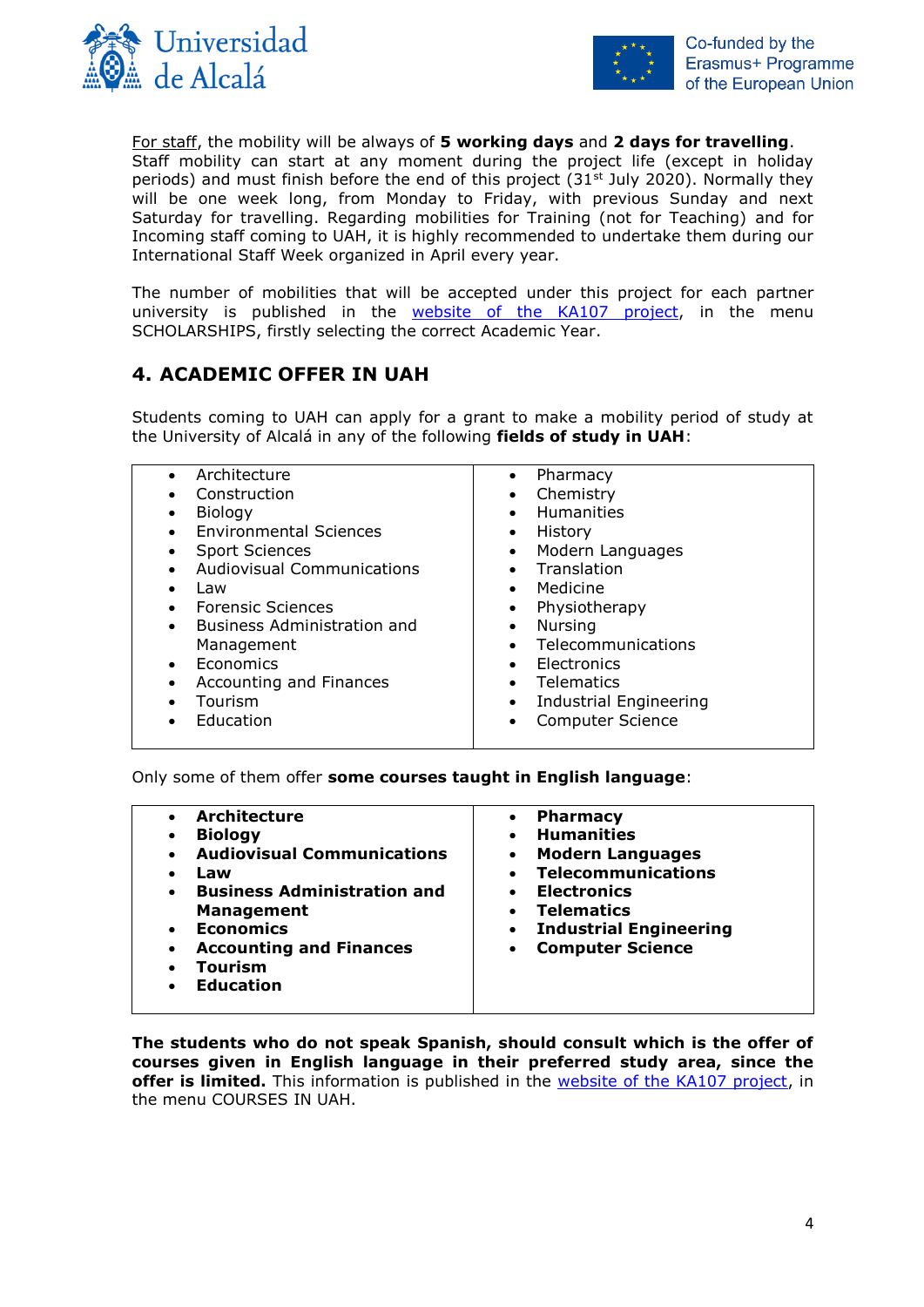



# <span id="page-4-0"></span>**5. GENERAL ADMISSION REQUIREMENTS**

In order to be eligible for an Erasmus+ grant for mobility under this project, applicants applying for a mobility grant must fulfill the following general criteria:

For students:

- Students: The student **has to be enrolled** in the home University, during the year of the application and the following year (the year of the mobility). The home University must be UAH or a [Partner of the University of Alcalá](http://www3.uah.es/ka107/2019-20/Partners.pdf) in this Erasmus+ KA107 project.
- The student must be enrolled at least in the **second year** of studies leading to a **recognized Undergraduate/Bachelor degree**, or enrolled in a **recognized Master degree** (in first or second year), or enrolled in a **recognized Doctorate degree** (PhD).
- Students who have previously received an Erasmus Mundus or Erasmus+ scholarship that lasted longer than **7 months** in the same study cycle (undergraduate, master or PhD) will not be eligible (prior experience under Erasmus Mundus scholarship holders counts towards the maximum 12 months per study cycle in Erasmus+).
- Students cannot be eligible if the host country is the one where they have their usual accommodation during their studies.

For staff:

- Staff mobility for teaching: An academic staff employed in UAH or in a [Partner of](http://www3.uah.es/ka107/2019-20/Partners.pdf)  [UAH](http://www3.uah.es/ka107/2019-20/Partners.pdf) in this Erasmus+ KA107 project, that has been invited to teach at the host university by some host academic staff. Both home and host Institutions must be partners in this project.
- Staff mobility for training: An academic or administrative staff employed in UAH or in a [Partner of UAH](http://www3.uah.es/ka107/2019-20/Partners.pdf) in this Erasmus+ KA107 project, that has been invited by some host staff. Both home and host Institutions must be partners in this project.
- Staff cannot be eligible if the host country is their country of residence.
- Both academic and administrative staff should contact their respective host staff in advance, in order to obtain the [Invitation Letter](http://www3.uah.es/ka107/Forms/Invitation_Letter_for_INCOMING_STAFF.docx) (required for the Application of these grants) and draw up their teaching/working plan.

# <span id="page-4-1"></span>**6. APPLICATION AT HOME UNIVERSITY**

The home University will publish the Call for Applications for students and staff, will make a selection of the candidates and will send the list of nominated participants to UAH. There will be a first Call in Spring, and maybe a second Call in September for mobilities in the second semester if there are still free unused spots.

For the students, normally the Application documents that will be presented in their home university will be the following (may be more):

- A specific Application Form for this project, provided by each home university.
- Curriculum Vitae in English according to the **Europass Model**.
- Motivation letter.
- Copy of Language Certificate (English and/or Spanish).
- Copy of Registration document in the home university.
- Copy of current Academic results (Transcript of Records, preferably in English), listing the courses that have been passed and their grades.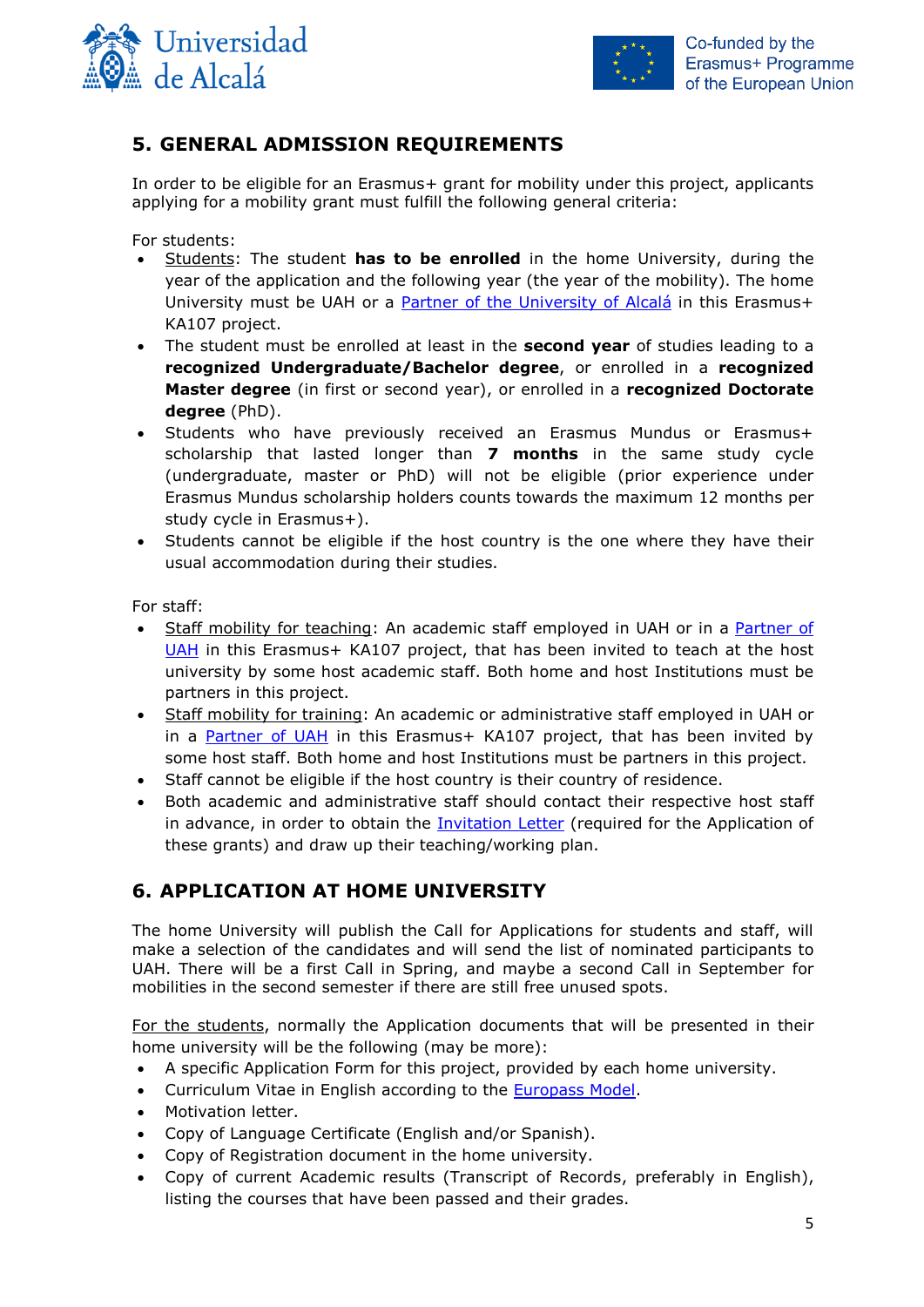



 Provisional "**[Learning Agreement](http://www3.uah.es/ka107/Forms/Learning-Agreement.doc)**" proposed by the student. Signatures are not needed in this moment.

For the staff (academic and administrative), normally the Application documents to be presented in their home university will be the following (may be more):

- A specific Application Form for this project, provided by each home university.
- Curriculum Vitae in English according to the [Europass Model.](http://europass.cedefop.europa.eu/documents/curriculum-vitae)
- Motivation letter.
- Copy of Language Certificate (English and/or Spanish).
- Signed document "**Staff Mobility Agreement**" [\(for Teaching,](http://www3.uah.es/ka107/Forms/Staff-Agreement-Teaching.doc) [for Training](http://www3.uah.es/ka107/Forms/Staff-Agreement-Training.doc) or [Mixed\)](http://www3.uah.es/ka107/Forms/Staff-Agreement-Teaching+Training.docx).
- **[Invitation Letter](http://www3.uah.es/ka107/Forms/Invitation_Letter_for_INCOMING_STAFF.docx)** from some staff in the host university.

For a Teaching mobility in UAH, in order to get in contact with the appropriate host department and academic staff, participants can send an email to the [Academic](https://www.uah.es/export/sites/uah/es/internacional/.galleries/Galeria-de-desgargas-de-Internacional/coordinadores-programas-internacionales.pdf)  [Coordinators in UAH](https://www.uah.es/export/sites/uah/es/internacional/.galleries/Galeria-de-desgargas-de-Internacional/coordinadores-programas-internacionales.pdf) (copying to ka107.incoming@uah.es) attaching a brief CV and a proposal for 5 working days (with 8 hours teaching contents and possible dates). These Coordinators will try to find the appropriate host academic staff. If the proposal is accepted by an academic host staff in UAH, he/she must send to the participant the Invitation Letter.

# <span id="page-5-0"></span>**7. EVALUATION AND SELECTION OF APPLICATIONS**

All the selection process at the home University will need to meet the criteria of transparency and equal opportunities for all applicants submitting their applications. The specific selection criteria will be clearly established and published in the home Call for Applications and by any other means used to spread and announce the Call.

#### **Criteria for drafting the ranking list**

The home university will provide a selection of candidates according to some criteria published in advance, some of which could be the following:

#### 1. **For students**:

- a. Average grade in the university study programme.
- b. The consistency of the proposed Learning Agreement.
- c. Language skills.
- d. Motivation.
- e. Previous experience in mobility activities.
- f. Any other information indicated by the student in the application (other learning experiences, vulnerable socio-economic situation, etc.).

#### **2. For staff:**

- a. Invitation Letter from a host staff.
- b. Relevance and impact of the work plan.
- c. Previous International activity.
- d. Language skills.
- e. Motivation.
- f. Position held in the university.

## <span id="page-5-1"></span>**8. ORGANIZATION OF THE MOBILITY**

For a proper organization of the mobility, the partner universities, the coordinating Institution (UAH) and the mobile participants will have to do the following: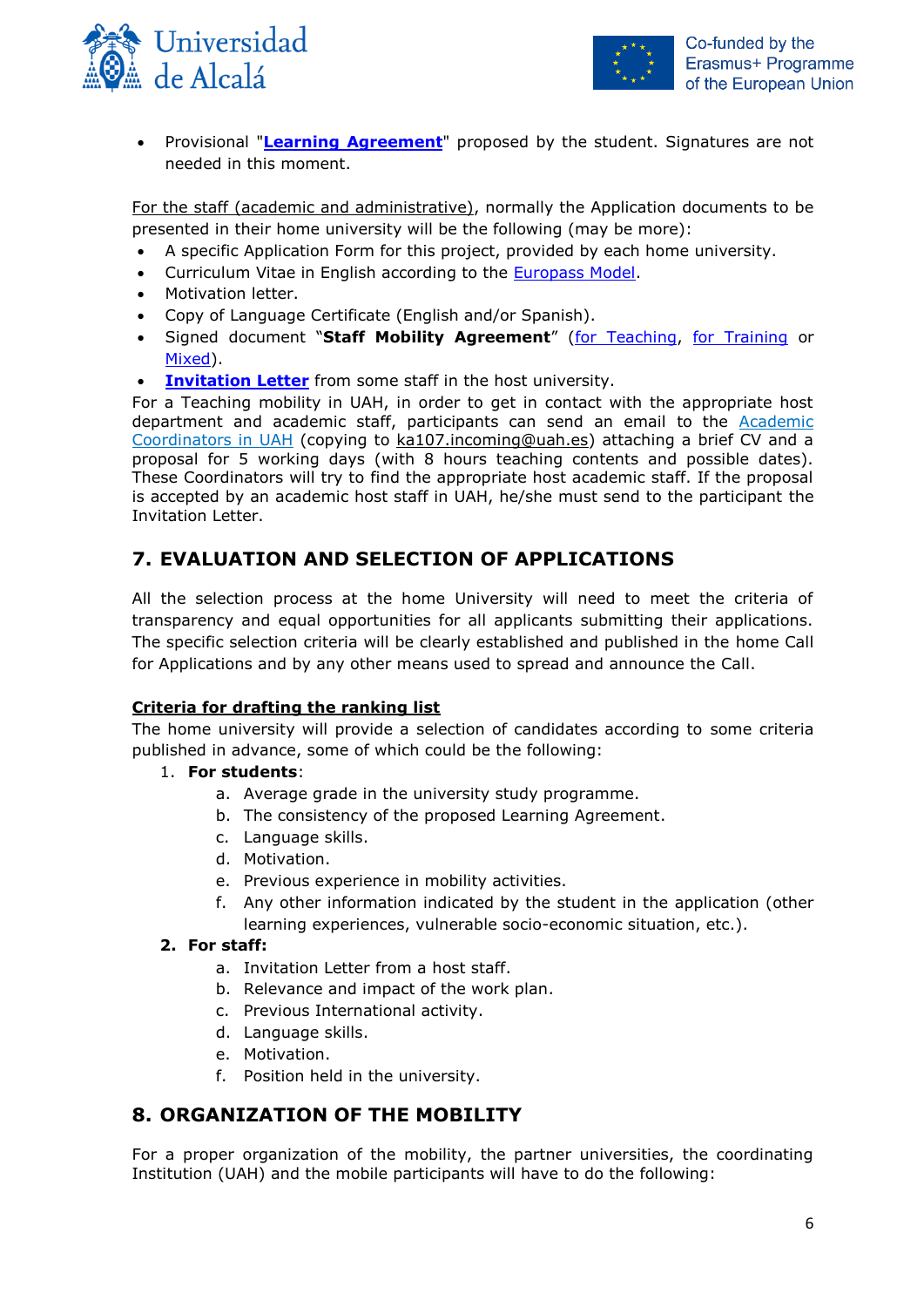



#### **1. Registration in KA107 project:**

<span id="page-6-0"></span>Once that the candidates have been selected and accepted, they will have to register in the Erasmus+ KA107 project of UAH. The International Office of UAH will contact the selected students and staff via e-mail providing them with a password so they can register through the KA107 platform (**KA107-APP**), where they will provide the missing personal data. They will also have to upload the following documents (if they have not been uploaded yet by UAH):

- Personal photo in JPG or PDF format.
- Copy of Passport initial pages.
- Copy of travel tickets or travel document (once they have been bought).
- Copy of the Insurance Policy + [Declaration of Responsibility.](http://www3.uah.es/ka107/Forms.pdf) The Declaration is not necessary if the Insurance is purchased with the companies [ONCAMPUS,](http://www.oncampus.es/en/) [ARAG](https://www.uah.es/es/conoce-la-uah/organizacion-y-gobierno/servicios-universitarios/coordinacion-de-servicios-generales/#seguros-universitarios) or [ASISA.](https://www.fgua.es/seguros/)
- The signed "Grant Agreement", initially filled in and provided by UAH.
- **Only for students**: Initial **Learning Agreement** signed by student and home institution (only after the selection of courses has been approved by the Academic supervisor at the host university).
- **Only for students**: Bank statement of the home bank account, where UAH can see the account Number and the student's name as Titular of the account.
- **Only for students**: Invitation Letter and Grant Certificate for the visa, provided by UAH.
- **Only for staff**: Signed [Staff Mobility Agreement.](http://www3.uah.es/ka107/Forms.pdf)
- **Only for staff**: [Invitation letter](http://www3.uah.es/ka107/Forms/Invitation_Letter_for_INCOMING_STAFF.docx) from a host staff in UAH.

For incoming students, UAH will send to the students detailed information about the [initial steps in](http://www3.uah.es/ka107/Incoming_Students-Initial_Steps_in_UAH.pdf) UAH, regarding registration and enrollment at the University and other issues related to the mobility.

For any related question, incoming students and staff can contact the area of KA107-Incoming in our International Office: [ka107.incoming@uah.es.](mailto:ka107.incoming@uah.es) Outgoing students and staff will contact KA107-Outgoing area: [ka107.outgoing@uah.es](mailto:ka107.outgoing@uah.es)

#### <span id="page-6-1"></span>**2. Learning Agreement and Mobility Agreement:**

The home and host universities will offer guidance for the elaboration of mobility documents (Learning Agreement for students, or Mobility Agreement for staff) and in the case of students, will appoint an **Academic Coordinator** with this purpose. Ideally, one and the same person should sign the Learning Agreement and, on the students' return, recognise the credits earned during mobility.

The participants must have a Learning Agreement (students) or Mobility Agreement (staff) signed by home and host universities **before starting the mobility period**. Templates of Learning and Mobility Agreements as well as "[Guidelines on how to](https://ec.europa.eu/programmes/erasmus-plus/resources/documents/guidelines-how-use-learning-agreement-studies_en)  [use the Learning Agreement for Studies](https://ec.europa.eu/programmes/erasmus-plus/resources/documents/guidelines-how-use-learning-agreement-studies_en)" are provided by UAH through the menu ["Forms to be used"](http://www3.uah.es/ka107/Forms.pdf) of the project website.

#### **For students:**

The **[Learning Agreement](http://www3.uah.es/ka107/Forms/Student-Learning-Agreement.docx)** defines the target learning outcomes for the learning period abroad, specify the formal recognition provisions and lists the rights and obligations of each party. This document is **binding** for all the parties and require that, on successful completion of the mobility period, the sending university recognizes credits earned by the student, and documents these credits in the student records, so they can be identified in a transparent way. The reference number of ECTS credits to enrol in the host university per semester is 30 ECTS and the minimum is 18 ECTS (3 courses of 6 ECTS). In UAH, incoming students can choose a mixture of courses from different programmes, Faculties and even cycle (Bachelor and Master). There is a limited number of courses taught in English, very demanded and with a limited number of spots, soon occupied by the first students who apply for them.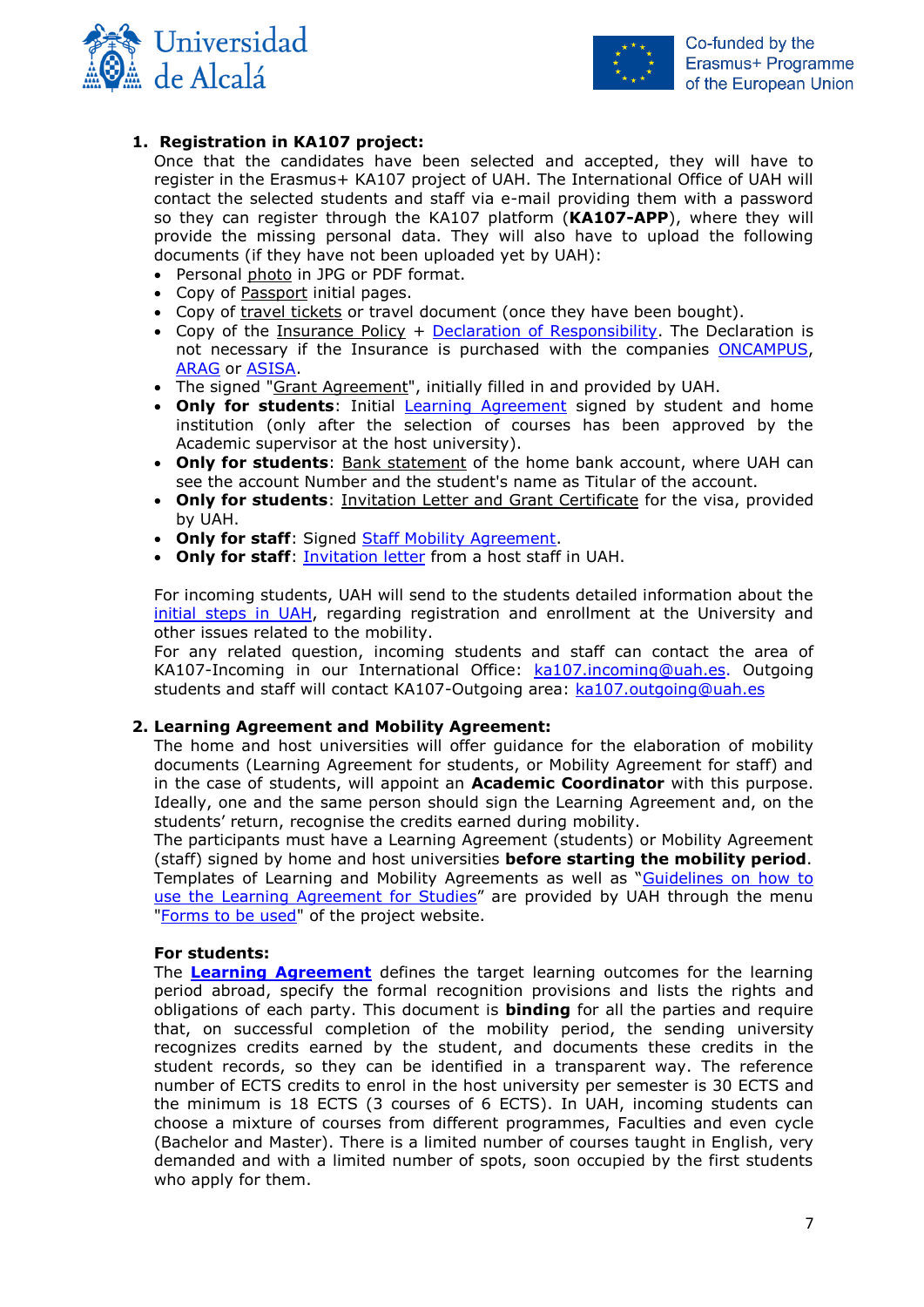



#### **For Administrative and Academic Staff:**

Staff will prepare their Mobility Agreement, describing in detail the activities to be undertaken during the mobility period, the objectives and the results expected by the home institution and the participant, taking into account that:

- **[Mobility for Teaching](http://www3.uah.es/ka107/Forms/Staff-Agreement-Teaching.docx)**: Selected participants must be academic staff that will teach at the host university a minimum of **8 hours of teaching** in front of students (classes in the classroom, laboratory support, conferences, practices, etc). The dates of the mobility should belong to the months when there is regular teaching in Bachelor and/or Master levels in the host university, and not in examination periods or festivity periods.
- **[Mobility for Training](http://www3.uah.es/ka107/Forms/Staff-Agreement-Training.docx)**: Selected participants can be academic or administrative staff that will carry out training events abroad (excluding only conferences), such as attendance to Staff Weeks, work shadowing of colleagues in the host university, visits to relevant Departments, meetings with teachers to share teaching procedures and experiences, study common research activities, creation of "mobility windows" for students (groups of courses offered in English that can be delivered in one semester with no collision of timetables, and with easy recognition at home university), work for the creation of joint or double degrees, etc. The minimum is **8 hours** of such activities. If coming to UAH, it is highly recommended to come to our **Staff Week** which will be held in April. For application to this Staff Week, contact with [ka107.incoming@uah.es](mailto:ka107@uah.es) and you will be informed on how to register.
- **[Mobility for Teaching and Training](http://www3.uah.es/ka107/Forms/Staff-Agreement-Teaching+Training.docx)**: If the Teaching activity is combined with a Training activity during a single period abroad, the minimum number of hours of teaching per week is reduced to **4 hours**, **plus 4 hours** of training activities. These participants must be academic staff (not administrative).

Home institutions will facilitate the signature of the **Learning Agreement** or **Mobility Agreement** by the participants and the person responsible of the mobility. Learning Agreements should be signed by an academic who has the authority to approve the Learning Agreement as well as to guarantee **full recognition** of such programme on behalf of the responsible academic body. Copies of the signed Learning Agreements and Mobility Agreements will be kept digitally by UAH. It is not compulsory to circulate papers with original signatures, since scanned copies of signatures or digital signatures may be accepted**.** 

#### <span id="page-7-0"></span>**3. Erasmus+ Grant Agreement:**

**Before departure**, the participants shall sign the **Erasmus+ Grant Agreement for** [studies](http://www3.uah.es/ka107/Forms/Student-Grant-Agreement.pdf) or the Erasmus+ [Grant Agreement for Staff Mobility.](http://www3.uah.es/ka107/Forms/Staff-Grant-Agreement.pdf) UAH will send the participants a copy to be filled in, signed and returned via email before the start of the mobility. Then it will be signed also by UAH.

#### <span id="page-7-1"></span>**4. Erasmus+ Student Charter:**

**Before the mobility**, UAH will give every Erasmus+ student a copy of the [Erasmus+ Student Charter](http://www3.uah.es/ka107/Erasmus+StudentCharter_EN.pdf) once they have been selected, so that they will know their rights and their duties during the mobility period.

#### <span id="page-7-2"></span>**5. Support with Accommodation:**

In UAH, students can reserve accommodation in advance online in our [4 University](http://www3.uah.es/ka107/Accommodation.pdf)  [residences,](http://www3.uah.es/ka107/Accommodation.pdf) or can find shared apartments in the city via specialized commercial websites, or do it personally when they arrive to UAH (initial days will be accommodated in [cheap hostels\)](http://www3.uah.es/ka107/HostalsAlcala.pdf). When renting a shared apartment in UAH (between 250 and 350  $\epsilon$ /month), have in mind that it is usual to pay for the first 2 months in the first payment, so students should bring with them enough money for this payment, until they receive the first money of the Erasmus+ grant. Also have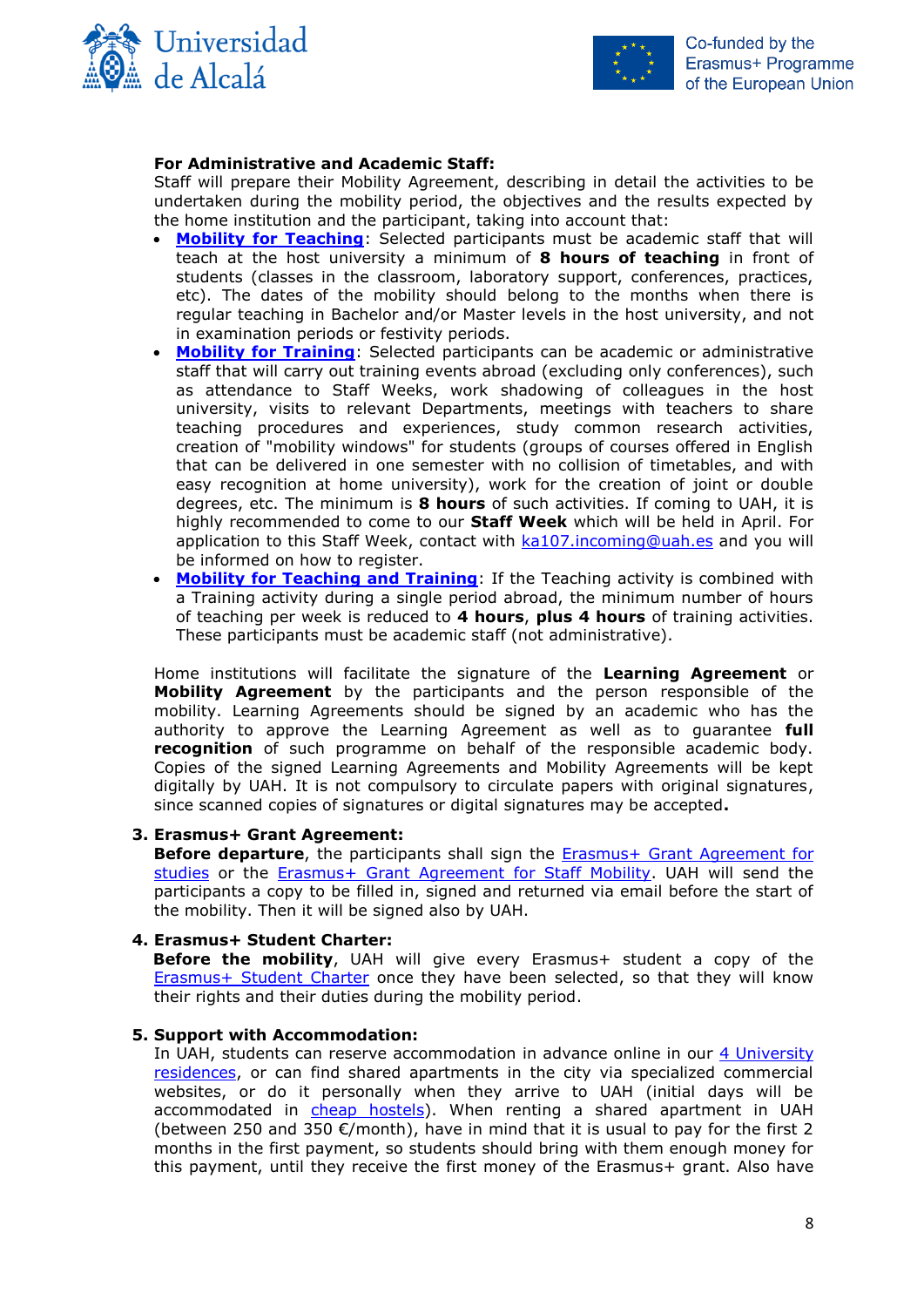



in mind that the normal cost of life in UAH (apart from accommodation) is around 300 €/month.

Staff are recommended to find accommodation in our two University Residences in the city centre ("San Ildefonso" or "Lope de Vega" residences), but they can choose any other place.

Accommodation in the partner universities should be solved following the procedures or advices provided by these universities, through their websites or via emails.

#### <span id="page-8-0"></span>**6. Support with a Buddy student:**

UAH will provide the participant incoming students with a ["Buddy"](https://www.esnuah.org/erasmus) local student that will help during the first weeks in the host city, with matters such as accommodation search, bank account creation, buying transport tickets, moving in the different Faculties, finding Erasmus friends, etc. In UAH the Buddy must be applied in advance by the incoming students before starting the mobility, via an [online platform](https://www.esnuah.org/request-buddy) managed by the ESN (Erasmus Students Network).

Some of the partner universities in this project will also provide a similar service. Follow the instructions found in their websites in order to register and request a Buddy student.

#### <span id="page-8-1"></span>**7. Participants' arrival at host university:**

- The students should arrive to the host university **several days before the start of their classes**, in order to arrange accommodation and registration in the different courses selected in the Learning Agreement. If the students arrive late in UAH, most probably they will not be able to register in all the selected courses delivered in English (highly demanded), since all the available spots in them will be already occupied by other international students.
- **Upon arrival**, the host university will organize a welcome meeting for the students, who will receive a package with relevant information on the institution, admission procedures and other practical details that might have not been sent in advance.
- In UAH, incoming students should visit firstly the **central KA107 Erasmus+ Office**, located in the Rectorate building (city centre), in the ground floor, second courtyard on your right.
- Moreover, the [Arrival Certificate](http://www3.uah.es/ka107/Forms/Arrival-Certificate.doc) needs to be signed upon arrival of the participant as well, maximum 5 days after arrival.
- The participant student shall be put in contact with the person in charge of the mobility [\(Office of International Relations\)](http://www3.uah.es/ka107/InternationalRelationsOffices.pdf) and the [academic coordinator.](http://www.uah.es/export/sites/uah/es/internacional/.galleries/Galeria-de-desgargas-de-Internacional/coordinadores-programas-internacionales.pdf)
- **Changes to the Learning Agreement:** When a change is made to the initially signed L.A. document (for example, a change of a course in the host university), this should be indicated in the document [Learning Agreement \(Modifications\).](http://www3.uah.es/ka107/Forms/Student-Learning-Agreement_Modifications.docx) Any party can request changes to the study programme within **one month** after the start of classes in each semester. These changes should be agreed and signed by all parties as soon as possible.
- Regarding UAH, information on the initial steps to take when arriving to UAH can be found **HERE.**

#### <span id="page-8-2"></span>**8. Payment of the Scholarship:**

The UAH as project beneficiary will be in charge of the payment of the grants to the incoming and outgoing scholarship holders once they have started their mobility, have signed the [Arrival Certificate](http://www3.uah.es/ka107/Forms/Arrival-Certificate.doc) and the [Grant Agreement,](http://www3.uah.es/ka107/Forms/Student-Grant-Agreement.pdf) have their Learning [Agreement](http://www3.uah.es/ka107/Forms/Student-Learning-Agreement.docx) or [Mobility Agreement](http://www3.uah.es/ka107/Forms/Staff-Agreement-Teaching.docx) signed by both Institutions and have provided to UAH proof of ownership of their home bank account (for students).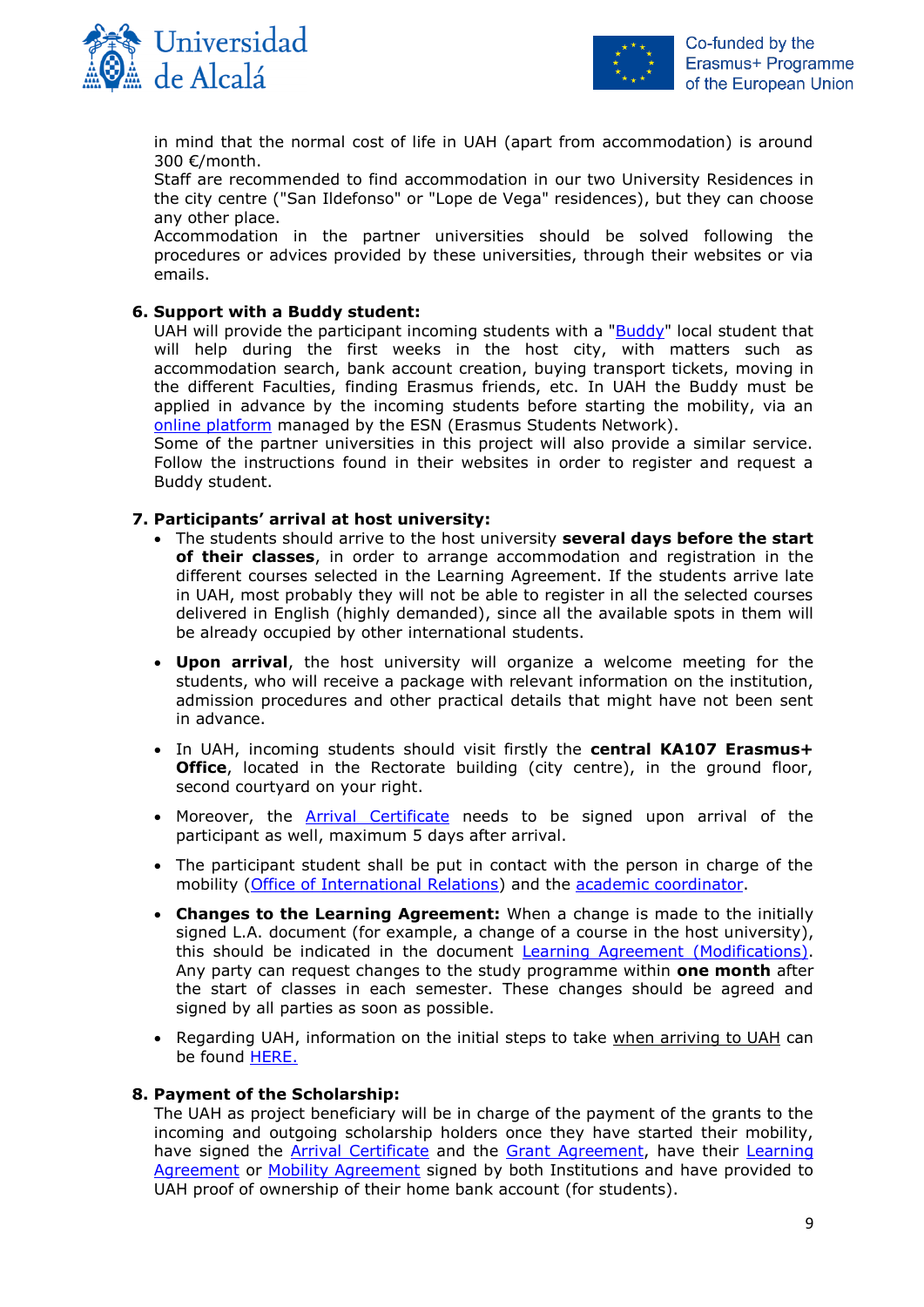



Regarding scholarship allowances for students:

1. **A first payment** shall be made to the participant **upon arrival to the host university**, representing **80%** of the total financial support for monthly subsistence, together with the Travel grant and the optional **[Oncampus](http://www.oncampus.es/en/)** insurance contribution.

For incoming students in UAH coming in the first semester (in September), this first payment will be done with a cheque, during the first visit to the central KA107 Office, **just upon arrival to the city**; then the student will go to a certain bank to obtain all the money in cash (Euros) and put it into a MasterCard card.

For incoming students in UAH coming in the second semester (in January), this first payment will be done also with a cheque, but **in early February**, due to accounting delays in the change of the year. These students should bring with them money enough for the first month in UAH.

For outgoing students from UAH, this first payment can only be made by UAH with a bank transfer **2-3 weeks after** the signed Arrival Certificate has been delivered to UAH. These outgoing students should also bring with them money enough for the first month in the host city.

Once arrived, all the students will be living in the host city with only 80% of the monthly scholarship during their study period (680 €/month for incoming students, and 560  $\epsilon$ /month for outgoing students).

2. **A second payment:** After the mobility, UAH shall pay the remaining **20%** of the monthly subsistence grant, but only if the student has passed a minimum of **10 ECTS** per semester in the host institution. This second payment will also include the reimbursement of 100 Euros if the incoming student in UAH attended the Spanish Language Course in the office **[Alcalingua](http://www.alcalingua.com/en)** and only if the Spanish level of the student was improved during the course.

There will be a reduction in this second payment if the student stayed abroad less than 145 days (5 months minus 5 days), reduction proportional to the number of days not attended.

This second instalment can only be paid by UAH **2-3 weeks after** the student has presented the final Attendance Certificate, the final Transcript of Records, and has filled in the EU survey and the Final Report of the project. This will happen normally when the student has gone back to home. This second payment will be done to the home bank account of the student. For the incoming students, the bank commission for the international transfer will be charged to the student.

Regarding staff, they will receive their scholarship in hand by a cheque, 3-4 days after their arrival to UAH. Then they can go to a certain bank and obtain the money in cash (Euros).

#### <span id="page-9-0"></span>**9. End of the mobility:**

When the participant is about to finish the mobility, the host university must sign and give to the participant a final **Attendance Certificate** stating the initial and final dates of the stay, document that is essential for the payment of the Erasmus+ scholarship. UAH provides the templates of **Attendance Certificate for students**, for [Teaching Staff Mobility,](http://www3.uah.es/ka107/Forms/Attendance-Certificate-Teaching.doc) for [Training Staff Mobility](http://www3.uah.es/ka107/Forms/Attendance-Certificate-Training.doc) and for [Teaching+Training Staff](http://www3.uah.es/ka107/Forms/Attendance-Certificate-Teaching+Training.doc)  [Mobility](http://www3.uah.es/ka107/Forms/Attendance-Certificate-Teaching+Training.doc) in the website of the project, in the menu "Forms to be used".

#### **10. Recognition Tools after the mobility:**

<span id="page-9-1"></span> Mobile students and their sending Institutions will receive from the host university a **Transcript of Records in English** certifying the list of courses undertaken, the number of ECTS credits achieved and the marks obtained, normally within **5 weeks** after publication of results in the host university.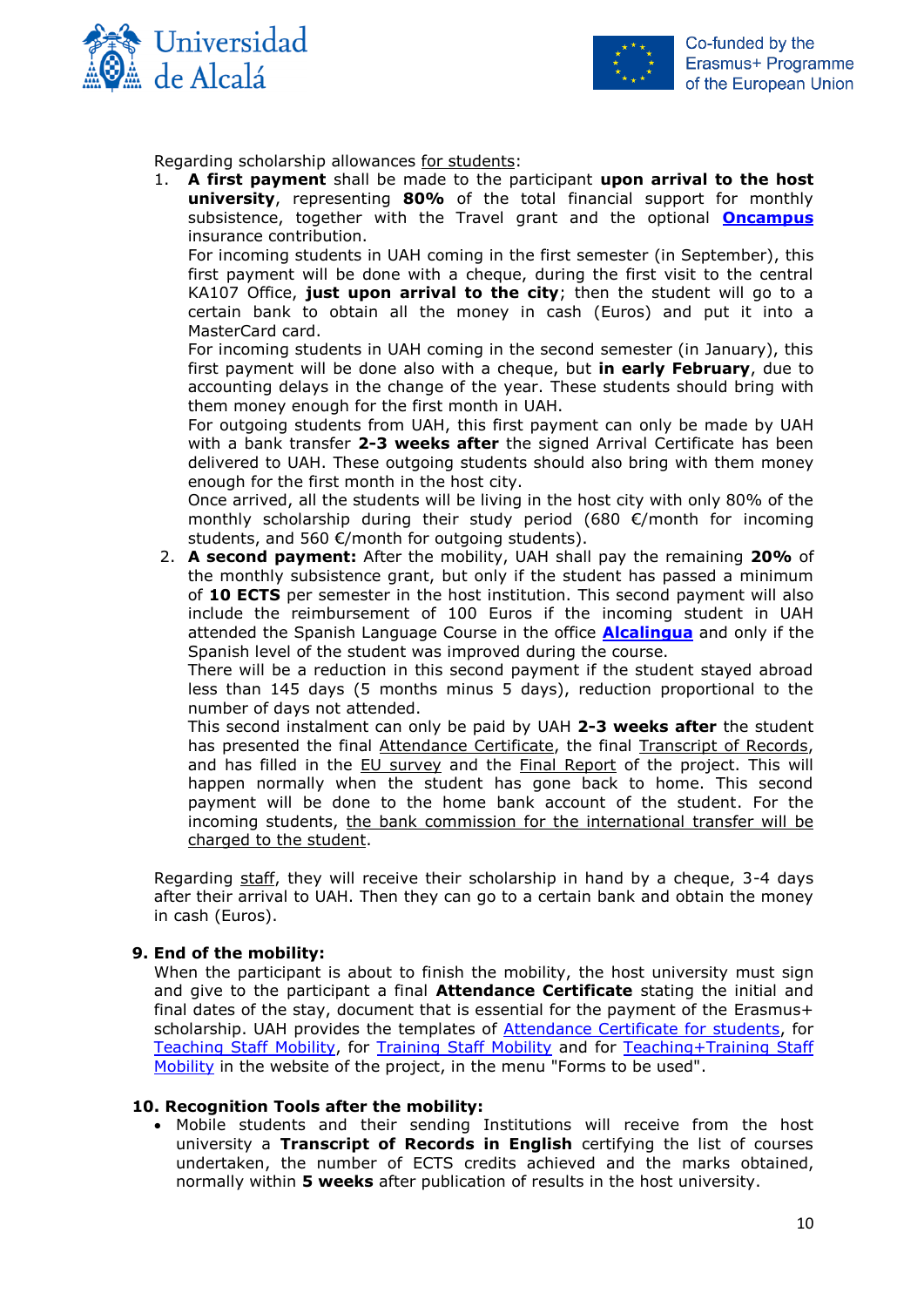



- PhD students will give to their host supervisor the document [PhD Transcript,](http://www3.uah.es/ka107/Forms/PhD-Final_Transcript_for_PhD_students.doc) and the supervisor will fill it in certifying the period of time of the mobility, the estimated number of working hours, the activities carried out and the final assessment/evaluation. Finally the supervisor will sign and stamp the document and will send it by email to the student and to the central KA107 Office in UAH [\(ka107@uah.es\)](mailto:ka107@uah.es). The students will also present to UAH a Final Memory of their activities (in English or Spanish).
- Staff will receive from the host university an Attendance Certificate, prepared, signed and stamped by the person in charge of their mobility in the International Office, that will include the assessment of the work accomplished (assessment provided by the main host supervisor of the visitor staff).

# <span id="page-10-0"></span>**9. VISA PROCEDURES**

- UAH will issue a Grant Certificate Letter in English and Spanish that will be sent to the selected participants (and to the Embassies when needed). This letter must be presented for the Visa application.
- For incoming students, UAH will send a detailed list of participants with information about the scholarships (personal information, home and host institutions, type and duration of the mobility) to the Ministry of Foreign Affairs in Spain for them to inform the Spanish Embassies and facilitate the expedition of the Visa without the need of having reserved already an accommodation in UAH or having bought already the flight tickets.
- UAH will individually verify and asses each participant in order to avoid last minute complex situations and intervene along the process in case it is necessary. Participants will contact UAH in the moment that any problem arises regarding the Visa.
- The expenses of obtaining the Visa will be paid by the participant.

## <span id="page-10-1"></span>**10. TRAVEL PROCEDURES**

The participants have to book and assume the travel expenses by themselves. Optionally, the participant can request that UAH buys the flight ticket using the **[Travel](http://www3.uah.es/ka107/Forms/Travel-Ticket-Application.doc)  [Ticket Request Form](http://www3.uah.es/ka107/Forms/Travel-Ticket-Application.doc)** and sending it to UAH at least one month before the travel. In this case, the cost of this ticket will be deducted from the first payment of the grant. The sooner this request is sent to UAH, the cheaper the flight ticket will be.

**After buying the flight tickets, participants will send to UAH a copy of their boarding passes (or will upload them in the KA107-APP platform) and will keep their originals.**

Information on how to reach Alcalá de Henares city from the airport in Madrid can be found [HERE.](http://www3.uah.es/ka107/Arriving_at_Alcala.pdf)

# <span id="page-10-2"></span>**11. REPORTS**

 **Final EU Survey:** At the end of the period abroad, all mobile students and staff will be required to submit a final report via an **online EU Survey**. Students will receive the invitation by e-mail one month before the end of their mobility period, and the final submission of the survey will be necessary for the payment of the final second payment to the participant. Staff will be expected to complete the survey at the end of their mobility period.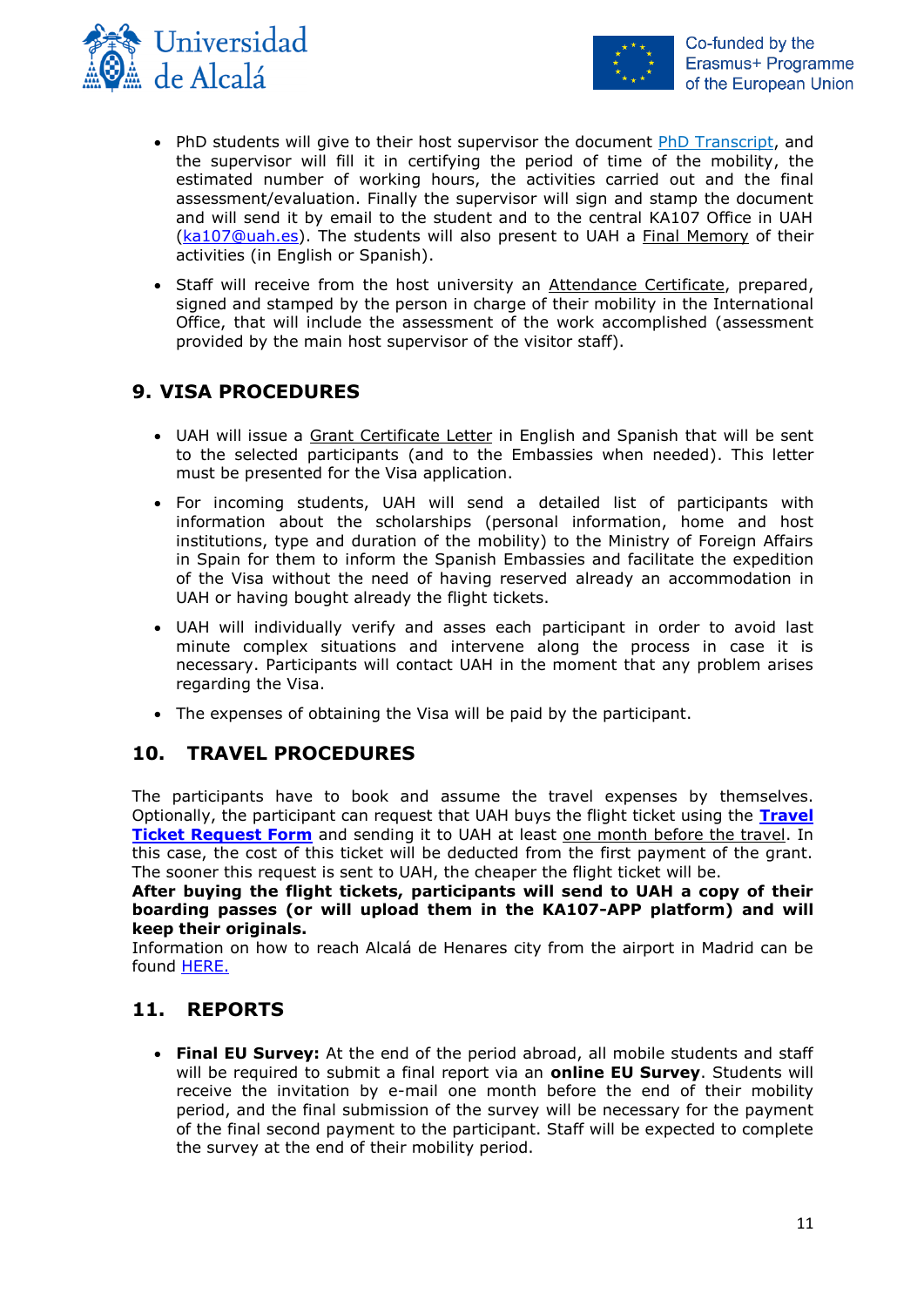



In this EU Survey all the participants will report also on the quality of the recognition process made by the home institution, via the specific sections on recognition, the results of which will be carefully monitored.

- **[Interim Report for UAH:](http://www3.uah.es/ka107/Forms/Interim-Report.doc)** All the students (NOT the staff) will fill an Interim Report for UAH in the middle of the semester, when requested by UAH. This report will inform about the problems and difficulties experienced so far during their mobility and the solutions found (if any), and will be sent by email to UAH. These reports will be used by the Erasmus+ KA107 managers in home and host universities in order to solve the problems detected as soon as possible.
- **Final Report for UAH:** All participants (students and staff) will also fill in another Final Report for UAH about their mobility and will send it by email to UAH or uploaded to the KA107-APP, informing about any practical data that can be useful for future similar participants. These reports will be published in the [website of the project.](http://www3.uah.es/ka107.pdf)

# <span id="page-11-0"></span>**12. INSURANCE**

The sending and receiving institutions will provide assistance in obtaining insurance for incoming and outgoing mobile participants, if needed. The insurance should cover health, travel, civil liability, accidents and repatriation, during all the period of the mobility in the host country. The expenses of such insurance will be paid by the participant, who must buy it **before the start of the mobility**. The participant will have to provide to UAH a copy of the Insurance Policy and a signed **[Declaration of](http://www3.uah.es/ka107/Forms/Declaration-of-Responsability-Erasmus-Non-European-Student.pdf)  [Responsibility](http://www3.uah.es/ka107/Forms/Declaration-of-Responsability-Erasmus-Non-European-Student.pdf)** confirming that he/she has bought an Insurance with all the coverings mentioned above.

Optionally, the participants (only for students, not for staff) can buy online the insurance in the Spanish companies **[ONCAMPUS](http://www.oncampus.es/en/)**, [ARAG](https://www.uah.es/es/conoce-la-uah/organizacion-y-gobierno/servicios-universitarios/coordinacion-de-servicios-generales/#seguros-universitarios) or [ASISA,](https://www.fgua.es/seguros/) which provides good and not expensive insurance for Erasmus+ students. In this case, UAH will reimburse to the student a big part of the cost of the insurance, included in the first payment of the grant. And in this case, there is no need to provide the "Declaration of Responsibility".

## <span id="page-11-1"></span>**13. SUMMARY: OBLIGATIONS OF THE MOBILE PARTICIPANTS**

- The candidates will have to send the **Application Form** for these Erasmus+ grants to their home International Office by the deadline stablished by this office.
- Once selected and accepted in the host university, the participants have to apply for the **Visa** and obtain it in their home country. The UAH will send the Acceptance Letter for the Visa in due time for this purpose. The Visa will be paid by the participant.
- The participants have to book and assume the **travel expenses** by themselves. Optionally, the participant can request to UAH to buy the flight tickets, and then this expense will be deducted from the first payment of the grant.
- The participants (students and staff) will contract a **health, accident, travel and repatriation insurance before leaving the home university.** This insurance must be valid during all the period of the mobility until the return. It is recommended to buy this insurance in the Spanish companies [ONCAMPUS,](http://www.oncampus.es/en/) [ARAG](https://www.uah.es/es/conoce-la-uah/organizacion-y-gobierno/servicios-universitarios/coordinacion-de-servicios-generales/#seguros-universitarios) or [ASISA.](https://www.fgua.es/seguros/)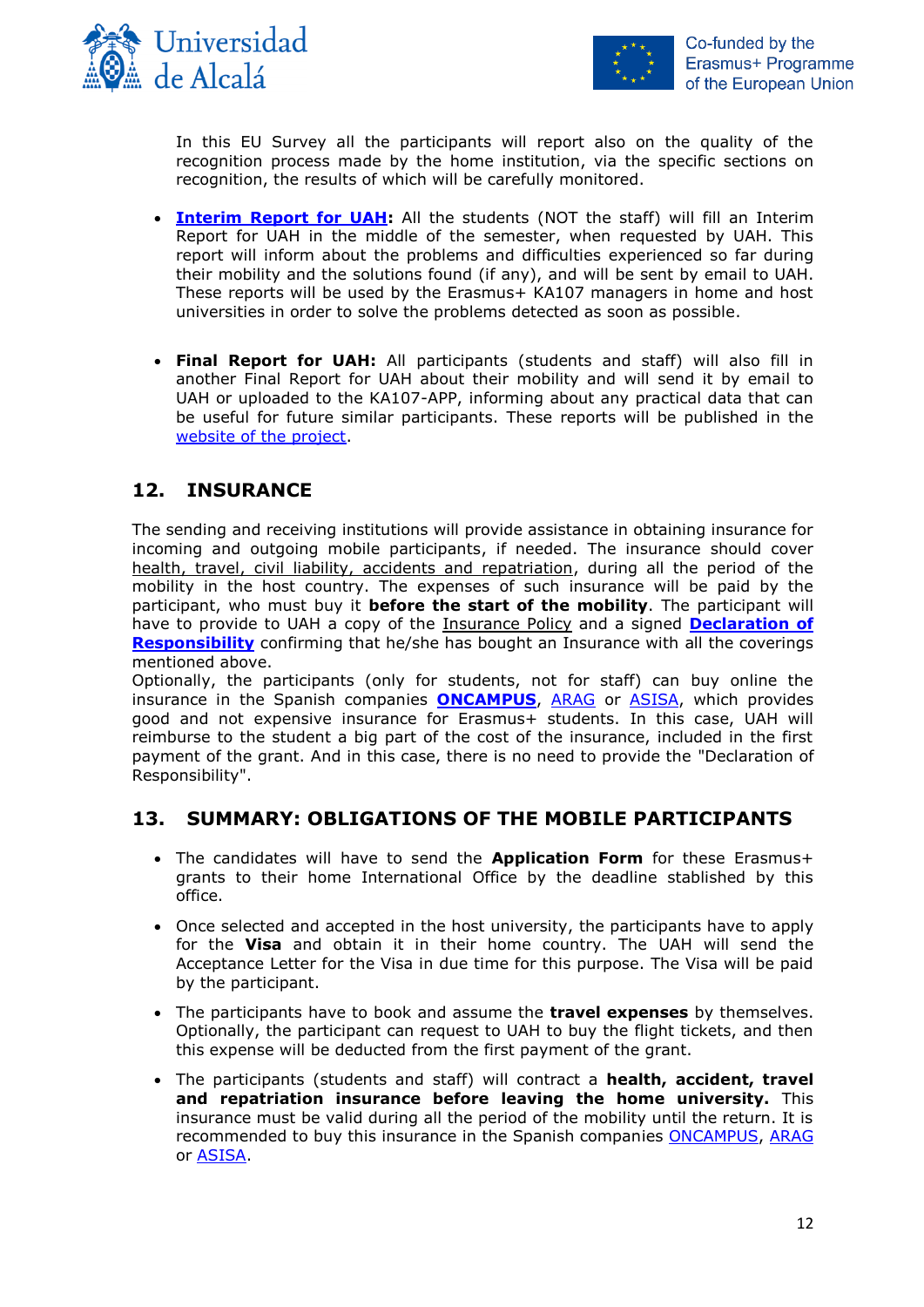



- The participants (students and staff) will organize their own **accommodation in the host university**. The International Office in the host university will support the participants in the search of accommodation, if necessary.
- **Before the mobility**, the participant must sign the **Grant Agreement**, and must have an initial **[Learning Agreement](http://www3.uah.es/ka107/Forms/Learning-Agreement.doc)** (students) or a **Mobility Agreement** (staff) signed by home and host universities.
- For students, the reference number of ECTS credits to enroll at the host university per semester is 30 and the minimum 18.
- Once in the host university, the students have to **attend lectures** as approved in the Learning Agreement.
- The participants must inform the home and host universities in case of an earlier departure back to home.
- The students have to attend the monitory meetings proposed by the host university. In UAH these will be 3 meetings, one at the beginning of the semester, another in the middle and a final one at the end of the semester.
- The students must fill in an **[Interim](http://www3.uah.es/ka107/Forms/Interim-Report.doc) Report** established by UAH in the middle of the semester, when requested by UAH.
- All the participants (students and staff) must fill in the **[Final Report](http://www3.uah.es/ka107/Forms/Final-Report.doc)** established by UAH and the **Final EU Survey** required by the Erasmus+ platform at the end of the mobility period.
- **Mobility for Teaching**: Selected academic participants will teach at the host university a minimum of **8 hours** of teaching.
- **Mobility for Training**: Selected staff participants will carry out training activities in the host university (excluding only attendance to conferences), with a minimum of **8 hours**.
- **Mobility for Teaching+Training**: Selected academic participants will teach at the host university a minimum of **4 hours** of teaching and will carry out training activities a minimum of **4 hours**.

## <span id="page-12-0"></span>**14. WEBSITE OF THE PROJECT**

UAH provides a website dedicated to the Erasmus+ KA107 project, during the successive academic years:<http://www3.uah.es/ka107>

This website lets you choose the desired Academic Year of the mobility and provides information about the Partners of the project in the different countries, number of scholarships for each one, money of the scholarships, courses delivered in UAH in English and Spanish, contact emails of UAH and partner universities, FAQ (Frequently Asked Questions), Factsheet of UAH and partners, language requirements, deadlines for students, students and staff final reports, accommodation in UAH, academic calendars in UAH and partners, and forms to be used in this project.

## <span id="page-12-1"></span>**15. APP PLATFORM OF THE PROJECT**

UAH also provides an online platform for the Erasmus+ KA107 project: enter the website of the project mentioned above and click on [LOG-IN.](https://ka107-uah.herokuapp.com/login/) For accessing, UAH must provide a UserName and a Password.

This platform provides information about all the mobile participants of the project, incoming and outgoing, students and staff, during all the successive years of this project. All the relevant documents of the participants are accessible in this platform